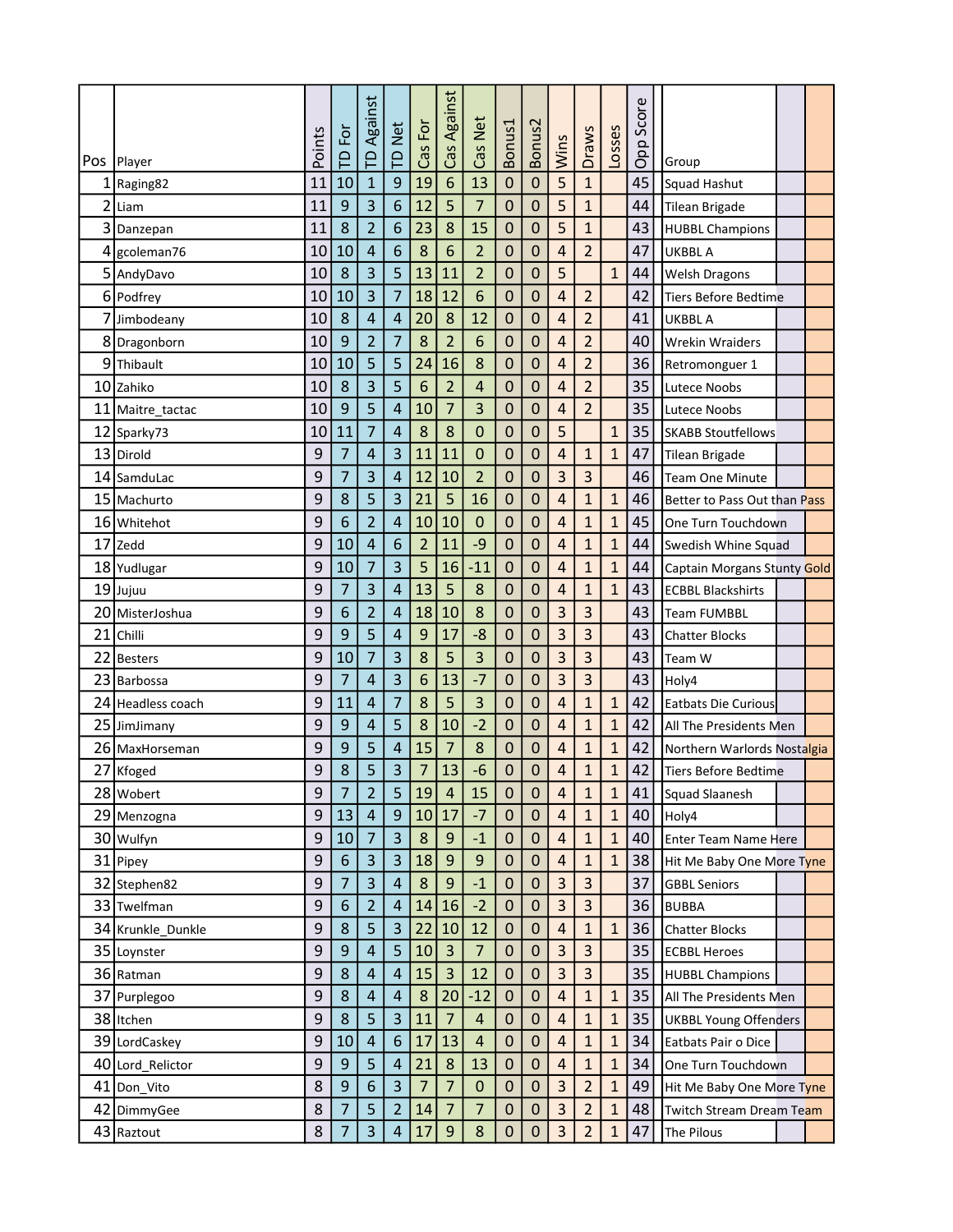|    | 44 Begoter                | 8 | 8              | 5                       | 3                       | 6                | 13             | -7             | 0                | 0                | 3                       | 2                       | $\mathbf{1}$   | 46 | Retromonguer 3                |  |
|----|---------------------------|---|----------------|-------------------------|-------------------------|------------------|----------------|----------------|------------------|------------------|-------------------------|-------------------------|----------------|----|-------------------------------|--|
|    | 45 PurpleChest            | 8 | $\overline{7}$ | $\overline{2}$          | 5                       | 13               | 5              | 8              | $\mathbf 0$      | 0                | $\overline{3}$          | $\overline{2}$          | $\mathbf{1}$   | 45 | Twitch Stream Dream Team      |  |
|    | 46 ChaosHugs              | 8 | 6              | 4                       | $\overline{2}$          | 16               | 10             | 6              | $\pmb{0}$        | 0                | 3                       | 2                       | 1              | 45 | <b>ECBBL Heroes</b>           |  |
| 47 | Ploppy_McPloppy           | 8 | 11             | 5                       | 6                       | 11               | 14             | $-3$           | $\mathbf 0$      | 0                | 3                       | 2                       | $\mathbf{1}$   | 44 | <b>Team HEBBL</b>             |  |
|    | 48 Fromherashes           | 8 | 9              | 5                       | 4                       | 14               | 13             | $\overline{1}$ | $\mathbf 0$      | 0                | 3                       | $\overline{2}$          | $\mathbf{1}$   | 44 | Two Guys one Dice Cup         |  |
|    | 49 Hargrim                | 8 | 10             | 6                       | 4                       | 4                | 14             | $-10$          | $\mathbf 0$      | 0                | 3                       | $\overline{2}$          | $\mathbf{1}$   | 44 | Better to Pass Out than Pass  |  |
|    | 50 Douglowe               | 8 | 6              | 3                       | 3                       | 11               | 10             | $\mathbf{1}$   | $\mathbf 0$      | 0                | 3                       | $\overline{2}$          | $\mathbf{1}$   | 44 | <b>RB Hypezig</b>             |  |
| 51 | Lemmiwinks                | 8 | 18             | 5                       | 13                      | 23               | 8              | 15             | $\mathbf 0$      | 0                | 4                       |                         | $\overline{c}$ | 43 | Foxy and the Hounds           |  |
| 52 | Chinos                    | 8 | 8              | 6                       | $\overline{2}$          | 11               | 40             | $-29$          | $\mathbf 0$      | 0                | 4                       |                         | $\overline{2}$ | 43 | Northern Warlords Nostalgia   |  |
|    | 53 Skuld                  | 8 | 12             | 5                       | $\overline{7}$          | 6                | 12             | $-6$           | $\mathbf 0$      | $\mathbf 0$      | 3                       | $\overline{a}$          | $\mathbf{1}$   | 42 | <b>SWEBBA Raiders</b>         |  |
|    | 54 Hardcore_Stig          | 8 | 7              | 3                       | 4                       | 8                | 5              | 3              | $\mathbf 0$      | 0                | $\overline{2}$          | $\overline{\mathbf{r}}$ |                | 42 | <b>GBBL Seniors</b>           |  |
|    | 55   Ivan_Landwehr        | 8 | 10             | $\overline{7}$          | 3                       | 19               | 6              | 13             | $\mathbf 0$      | $\mathbf 0$      | 3                       | $\overline{2}$          | $\mathbf{1}$   | 42 | Retromonguer 2                |  |
|    | 56 NecroGnome             | 8 | 5              | 3                       | $\overline{2}$          | 7                | 9              | $-2$           | $\mathbf 0$      | 0                | 3                       | $\overline{2}$          | 1              | 42 | Twitch Stream Dream Team      |  |
|    | 57 Sporran                | 8 | 8              | 8                       | 0                       | 13               | 10             | 3              | $\mathbf 0$      | 0                | 4                       |                         | $\overline{2}$ | 42 | <b>Kilted Unicorns</b>        |  |
|    | 58 Burtblahblahblah       | 8 | 5              | $\overline{2}$          | 3                       | 9                | 16             | $-7$           | $\pmb{0}$        | 0                | 3                       | 2                       | $\mathbf{1}$   | 41 | The Local YOBBS               |  |
| 59 | Boneless                  | 8 | 7              | 5                       | $\overline{2}$          | 3                | 5              | $-2$           | $\mathbf 0$      | 0                | 3                       | $\overline{2}$          | $\mathbf{1}$   | 41 | Welsh Dragons                 |  |
|    | 60 LewishM                | 8 | 13             | $\overline{7}$          | 6                       | 11               | 10             | $\overline{1}$ | $\mathbf 0$      | $\overline{0}$   | 3                       | $\overline{2}$          | $\mathbf{1}$   | 40 | Dopebowl Rats                 |  |
| 61 | <b>Barnacles</b>          | 8 | 7              | 6                       | $\overline{1}$          | 18               | 5              | 13             | $\mathbf 0$      | 0                | 4                       |                         | $\overline{2}$ | 40 | Swinvasion                    |  |
|    | 62 Scouseboy              | 8 | 8              | 3                       | 5                       | 9                | 10             | $-1$           | $\mathbf 0$      | $\mathbf 0$      | 3                       | $\overline{2}$          | $\mathbf{1}$   | 39 | <b>WYBBL Spacemen</b>         |  |
| 63 | Everbodys_dead_dave       | 8 | 10             | 6                       | 4                       | 8                | 16             | $-8$           | $\mathbf 0$      | 0                | 3                       | $\overline{2}$          | $\mathbf{1}$   | 39 | <b>Shiretown Stuffers</b>     |  |
| 64 | Loner                     | 8 | $\overline{7}$ | 5                       | $\overline{2}$          | 9                | 11             | $-2$           | $\mathbf 0$      | 0                | $\overline{2}$          | $\sqrt{4}$              |                | 39 | <b>Bekkalokk Blockers</b>     |  |
| 65 | Vmcat                     | 8 | 8              | 4                       | 4                       | 24               | 12             | 12             | $\boldsymbol{0}$ | 0                | $\overline{2}$          | 4                       |                | 38 | <b>ECBBL Blackshirts</b>      |  |
| 66 | Chewitt666                | 8 | 8              | 4                       | 4                       | 13               | 8              | 5              | $\mathbf 0$      | 0                | $\overline{2}$          | 4                       |                | 38 | <b>DBL The Full Stunty</b>    |  |
|    | 67 Ringbeard              | 8 | 9              | 5                       | $\overline{4}$          | 20               | 18             | $\overline{2}$ | $\mathbf 0$      | $\mathbf 0$      | 3                       | $\overline{2}$          | $\mathbf{1}$   | 38 | <b>Midtable Marauders</b>     |  |
|    | 68 Thyrus                 | 8 | 8              | 5                       | 3                       | $\overline{2}$   | 5              | $-3$           | $\mathbf 0$      | 0                | 3                       | 2                       | $\mathbf{1}$   | 38 | <b>UKBBL A</b>                |  |
| 69 | Blackorcdown              | 8 | 5              | 3                       | $\overline{2}$          | 13               | 7              | 6              | $\mathbf 0$      | 0                | 4                       |                         | $\overline{2}$ | 38 | Sideshow Mob                  |  |
|    | 70 Indibro                | 8 | 6              | 4                       | $\overline{2}$          | 13               | 7              | 6              | 0                | 0                | 4                       |                         | $\overline{c}$ | 38 | <b>Team TBPC</b>              |  |
|    | 71 Asgair                 | 8 | 8              | 6                       | $\overline{2}$          | 7                | 9              | $-2$           | $\boldsymbol{0}$ | 0                | 4                       |                         | $\overline{c}$ | 38 | Retromonguer 1                |  |
| 72 | Stick_with_poo_on_the_end | 8 | 5              | 4                       | $\overline{1}$          | 16               | 8              | 8              | $\mathbf 0$      | $\mathbf 0$      | 3                       | 2                       | $\mathbf{1}$   | 38 | Hit Me Baby One More Tyne     |  |
|    | 73 Spleggy                | 8 | 8              | $\overline{c}$          | 6                       | 17               | 13             | 4              | 0                | 0                | 4                       |                         | $\overline{2}$ | 35 | <b>WYBBL Spacemen</b>         |  |
|    | 74 Valen                  | 8 | 7              | $\overline{2}$          | 5                       | 11               | 8              | 3              | 0                | 0                | 3                       | $\overline{2}$          | $\mathbf{1}$   | 35 | Three Suttons and a Shaniepor |  |
|    | 75 The_Joeker             | 8 | 6              | $\overline{2}$          | 4                       | 11               | 5              | 6              | 0                | $\mathbf 0$      | 3                       | $\overline{\mathbf{c}}$ | 1              | 35 | Two Guys one Dice Cup         |  |
|    | 76 Talkarde               | 8 | $\overline{7}$ | $\overline{\mathbf{3}}$ | $\overline{a}$          | 16               | 11             | 5              | $\mathbf 0$      | $\mathbf 0$      | $\overline{2}$          | $\overline{4}$          |                | 35 | The Pilous                    |  |
| 77 | Stewbacca                 | 8 | 10             | $\overline{7}$          | $\overline{\mathbf{3}}$ | 5                | 16             | $-11$          | 0                | $\mathbf{0}$     | $\overline{\mathbf{3}}$ | 2                       | $\mathbf{1}$   | 35 | <b>SKABB Stoutfellows</b>     |  |
|    | 78 Pellevin               | 8 | 8              | 9                       | $-1$                    | 16               | 5              | 11             | $\pmb{0}$        | $\mathbf 0$      | $\overline{\mathbf{r}}$ |                         | $\overline{2}$ | 35 | Swedish Whine Squad           |  |
|    | 79 ChrisRaff88            | 8 | 11             | 5                       | $6\phantom{1}6$         | 20               | 15             | 5              | $\boldsymbol{0}$ | $\mathbf 0$      | 3                       | $\overline{c}$          | $\mathbf 1$    | 34 | Murder Kings                  |  |
|    | 80 Shipaz                 | 8 | $\overline{7}$ | 3                       | $\overline{4}$          | 21               | 6              | 15             | $\pmb{0}$        | $\mathbf 0$      | $\overline{2}$          | $\overline{4}$          |                | 34 | Snake Eyes and GFIs           |  |
|    | 81 Insidious              | 8 | 9              | 5                       | $\overline{4}$          | 11               | $\overline{7}$ | $\overline{4}$ | $\mathbf 0$      | $\mathbf 0$      | 3                       | $\overline{c}$          | $\mathbf{1}$   | 33 | <b>Barry Chuckle Quartet</b>  |  |
|    | 82 Brandy 1988            | 8 | 6              | $\overline{4}$          | $\overline{2}$          | 23               | 3              | 20             | $\pmb{0}$        | $\mathbf 0$      | 3                       | 2                       | $\mathbf{1}$   | 33 | <b>BBQ Boys</b>               |  |
|    | 83 Bourpif                | 8 | 8              | 6                       | $\overline{2}$          | 9                | 11             | $-2$           | $\boldsymbol{0}$ | $\mathbf 0$      | 3                       | 2                       | $\mathbf{1}$   | 32 | Team One Minute               |  |
|    | 84 Bashto                 | 8 | 8              | $\overline{\mathbf{r}}$ | $\overline{4}$          | 13               | 5              | 8              | 0                | $\mathbf{0}$     | $\overline{\mathbf{r}}$ |                         | $\overline{c}$ | 31 | <b>Tactics and Theatrics</b>  |  |
|    | 85 Skab                   | 8 | 9              | 5                       | $\overline{4}$          | $\bf 8$          | 6              | $\overline{2}$ | $\pmb{0}$        | $\mathbf 0$      | 3                       | $\overline{2}$          | $\mathbf{1}$   | 31 | <b>Team Wales</b>             |  |
|    | 86 Pokrjax                | 8 | 6              | 3                       | 3                       | $\boldsymbol{6}$ | $\sqrt{4}$     | $\overline{2}$ | $\mathbf 0$      | $\mathbf 0$      | 3                       | $\overline{c}$          | $\mathbf{1}$   | 31 | <b>Team FUMBBL</b>            |  |
|    | 87 Bbart                  | 8 | 8              | 5                       | 3                       | 8                | 15             | $-7$           | $\pmb{0}$        | $\mathbf 0$      | 3                       | $\overline{\mathbf{c}}$ | $\mathbf{1}$   | 31 | Doc Bartens                   |  |
|    | $88$ Ozt                  | 8 | $\overline{7}$ | $\overline{4}$          | $\overline{\mathbf{3}}$ | 10               | 14             | $-4$           | $\boldsymbol{0}$ | $\mathbf 0$      | 3                       | $\overline{2}$          | $\mathbf{1}$   | 30 | <b>Tiers Before Bedtime</b>   |  |
|    | 89 El_Spoonio             | 8 | 7              | 5                       | $\overline{c}$          | 14               | $\overline{a}$ | 10             | $\pmb{0}$        | $\boldsymbol{0}$ | $\overline{\mathbf{r}}$ |                         | $\overline{a}$ | 26 | Shiretown Stuffers            |  |
|    | 90 Amselvs                | 8 | 10             | 5                       | 5                       | $14\,$           | $\overline{9}$ | 5              | $\pmb{0}$        | $\pmb{0}$        | $\overline{\mathbf{r}}$ |                         | $\overline{2}$ | 25 | <b>BriBBe Chip Stealers</b>   |  |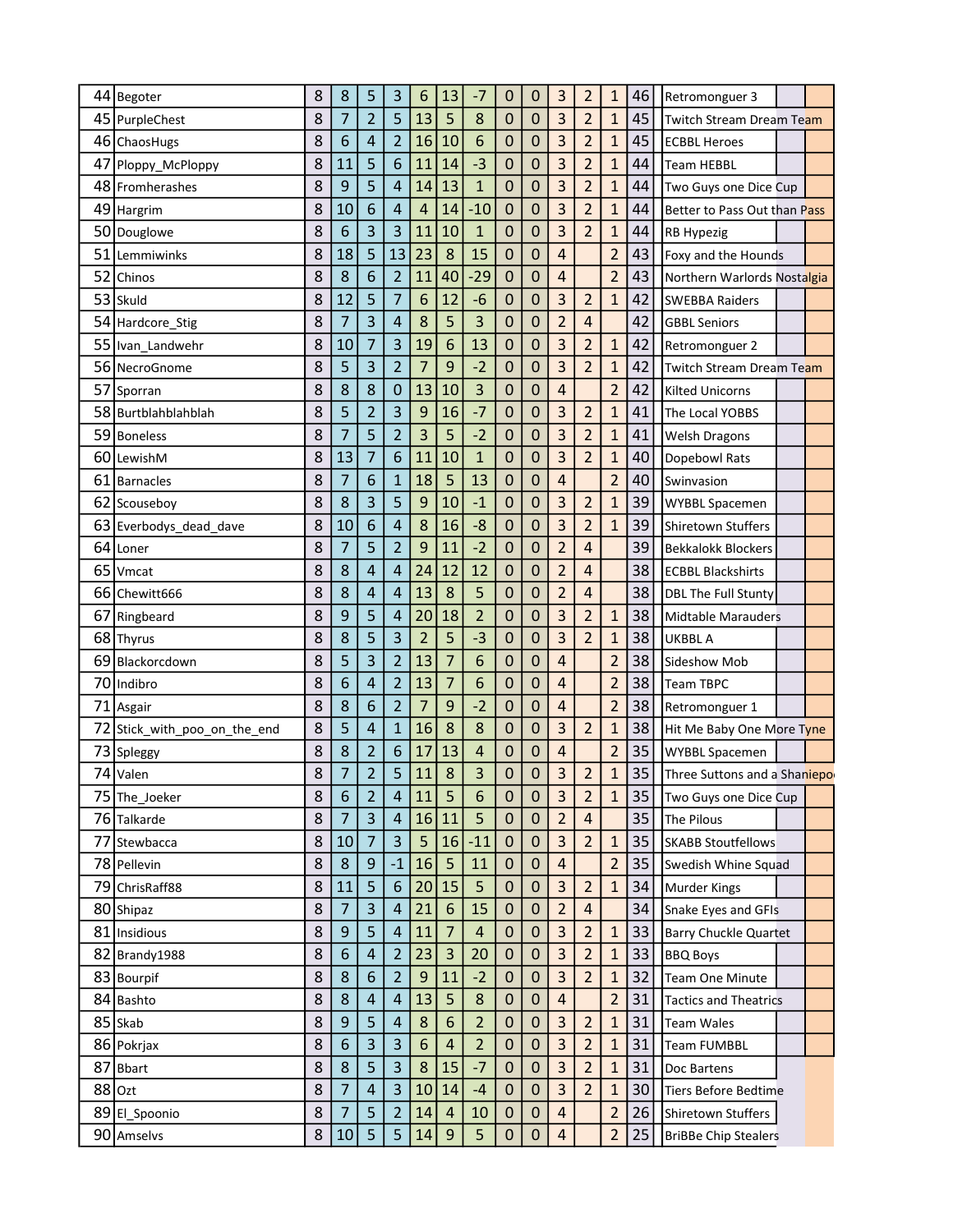| 5<br>13<br>$\overline{2}$<br>6<br>9<br>0<br>0<br>7<br>1<br>91<br>Tintenfisch<br>-4                                                       | 3              | 51<br>1              | <b>Barneys Team</b>             |
|------------------------------------------------------------------------------------------------------------------------------------------|----------------|----------------------|---------------------------------|
| 5<br>$\overline{3}$<br>6<br>8<br>$-3$<br>7<br>7<br>$\mathbf{1}$<br>0<br>0<br>92 Heartsbane                                               | $\mathbf{1}$   | $\overline{2}$<br>48 | Eatbats Pair o Dice             |
| 3<br>$\overline{2}$<br>9<br>7<br>$\overline{2}$<br>93 Nyaga<br>7<br>6<br>4<br>0<br>0                                                     | $\mathbf{1}$   | $\overline{c}$<br>47 | <b>SWEBBA Raiders</b>           |
| 3<br>7<br>6<br>5<br>5<br>$-9$<br>$\mathbf{1}$<br>14<br>0<br>0<br>94 Punchymcragefists                                                    | 1              | $\overline{2}$<br>46 | <b>Tactics and Theatrics</b>    |
| 3<br>3<br>$\overline{7}$<br>3<br>95 Bibi<br>7<br>7<br>4<br>10<br>0<br>0                                                                  | $\mathbf{1}$   | $\overline{2}$<br>44 | <b>Team One Minute</b>          |
| 3<br>5<br>7<br>8<br>8<br>0<br>16<br>$-11$<br>0<br>96 Breakmonker<br>0                                                                    | $\mathbf{1}$   | $\overline{2}$<br>43 | <b>Tactics and Theatrics</b>    |
| 5<br>6<br>$\overline{7}$<br>8<br>$\overline{2}$<br>$\overline{0}$<br>7<br>11<br>$-1$<br>0<br>97 Markymarc                                | 3              | $\mathbf{1}$<br>42   | Thistle Hurt                    |
| 3<br>3<br>4<br>13<br>$\mathbf{1}$<br>0<br>7<br>7<br>14<br>0<br>98 Speedingbullet                                                         | $\mathbf{1}$   | $\overline{2}$<br>42 | <b>Wrekin Wraiders</b>          |
| 5<br>5<br>$\overline{2}$<br>7<br>7<br>5<br>$\overline{2}$<br>10<br>0<br>99 Mr_Frodo<br>0                                                 | 3              | $\mathbf{1}$<br>42   | <b>Team Redshirts</b>           |
| 6<br>$\overline{2}$<br>$\overline{2}$<br>6<br>100 Ahzek<br>7<br>6<br>4<br>0<br>0<br>0                                                    | 3              | $\mathbf{1}$<br>42   | Doc Bartens                     |
| $\overline{7}$<br>3<br>7<br>6<br>6<br>$\pmb{0}$<br>16<br>9<br>0<br>0<br>101 Phuqster                                                     | $\mathbf{1}$   | $\overline{2}$<br>42 | BriBBe Team Green               |
| $\overline{2}$<br>3<br>8<br>5<br>30<br>0<br>7<br>20<br>10<br>0<br>102 Varagh                                                             | 3              | $\overline{1}$<br>41 | Retromonguer 3                  |
| $\overline{2}$<br>5<br>7<br>4<br>11<br>16<br>$-5$<br>0<br>103 UnwarySi<br>$\mathbf{1}$<br>0                                              | 3              | 41<br>$\mathbf{1}$   | T and Three Sugars              |
| 5<br>8<br>7<br>$\mathbf{1}$<br>13<br>$-8$<br>$\overline{0}$<br>7<br>0<br>$\mathbf{1}$<br>104 Stephenbrands                               | 5              | 41                   | Thistle Hurt                    |
| 5<br>5<br>$\overline{2}$<br>3<br>7<br>0<br>0<br>13<br>11<br>0<br>105 Leipziger                                                           | $\mathbf{1}$   | $\overline{2}$<br>41 | <b>RB Hypezig</b>               |
| 3<br>$\overline{2}$<br>$\overline{2}$<br>7<br>9<br>6<br>18<br>16<br>0<br>106 DayDay<br>0                                                 | 3              | $\mathbf{1}$<br>40   | <b>Team TBPC</b>                |
| 3<br>7<br>$\overline{2}$<br>0<br>7<br>9<br>26<br>13<br>13<br>0<br>107 Landrover                                                          | 1              | $\overline{2}$<br>40 | Squad Khorne                    |
| 3<br>7<br>$\overline{2}$<br>$\overline{7}$<br>108 Jeeves<br>8<br>6<br>19<br>12<br>0<br>0                                                 | $\overline{1}$ | $\overline{2}$<br>40 | Claw On Tour                    |
| $\overline{2}$<br>3<br>8<br>6<br>$\overline{4}$<br>$\overline{0}$<br>7<br>12<br>8<br>0<br>109 Lord_Chelmsford                            | $\mathbf{1}$   | $\overline{2}$<br>40 | The GoBBlers                    |
| $\overline{2}$<br>$\overline{2}$<br>3<br>$\overline{2}$<br>15<br>12<br>0<br>7<br>4<br>0<br>110 FlickyFlak                                | 3              | $\mathbf{1}$<br>40   | <b>UKBBL Young Offenders</b>    |
| $\overline{2}$<br>$\overline{2}$<br>16<br>$-5$<br>7<br>6<br>4<br>11<br>0<br>0<br>111 Jackal                                              | 3              | $\mathbf{1}$<br>40   | <b>DBL Moderate Effort</b>      |
| 5<br>$\overline{a}$<br>$\overline{2}$<br>$-8$<br>0<br>7<br>7<br>6<br>14<br>0<br>112 Glowworm                                             | 3              | 39<br>1              | Squad Hashut                    |
| 8<br>8<br>$\overline{2}$<br>7<br>6<br>5<br>$\pmb{0}$<br>0<br>0<br>113 Jayward<br>$\mathbf{1}$                                            | 3              | $\mathbf{1}$<br>39   | <b>Team Wales</b>               |
| $\overline{2}$<br>3<br>$\mathbf{1}$<br>9<br>9<br>$\mathbf 0$<br>7<br>4<br>$\mathbf 0$<br>0<br>114 Menguexe                               | 3              | $\mathbf{1}$<br>39   | Retromonguer 2                  |
| 5<br>$\overline{2}$<br>7<br>5<br>9<br>6<br>0<br>0<br>115 Ronaldbeanio<br>1<br>$\overline{4}$                                             | 3              | 38<br>$\mathbf{1}$   | Swinvasion                      |
| 5<br>3<br>9<br>9<br>18<br>0<br>7<br>$-9$<br>$\mathbf 0$<br>14<br>116 Studdj                                                              | $\mathbf{1}$   | $\overline{2}$<br>37 | <b>UKBBL Young Offenders</b>    |
| 5<br>$\overline{2}$<br>$\overline{2}$<br>20<br>10<br>0<br>7<br>7<br>10<br>0<br>117<br>Miserable                                          | 3              | $\mathbf{1}$<br>37   | <b>WYBBL Spacemen</b>           |
| $\overline{7}$<br>$\overline{2}$<br>7<br>7<br>6<br>20<br>13<br>0<br>118 Padster<br>$\mathbf{1}$<br>0                                     | 3              | $\mathbf{1}$<br>37   | <b>Squad Nurgle</b>             |
| $\overline{2}$<br>$\overline{4}$<br>$-3$<br>$119$ BartK<br>7<br>6<br>4<br>$\mathbf{1}$<br>0<br>$\mathbf{1}$<br>0                         | 5              | 36                   | Doc Bartens                     |
| $\overline{2}$<br>$\overline{2}$<br>7<br>7<br>5<br>9<br>15<br>$-6$<br>0<br>120 Charliebanks<br>0                                         | 3              | $\mathbf{1}$<br>36   | <b>Enter Team Name Here</b>     |
| $-2$<br>3<br>5<br>8<br>O<br>10<br>7<br>6<br>$\mathbf{1}$<br>0<br>121 Mynock                                                              | $\overline{1}$ | $\overline{2}$<br>36 | <b>IBekkalokk Blockers</b>      |
| $\overline{2}$<br>7<br>5<br>3<br>$\overline{2}$<br>13<br>$9\,$<br>0<br>122 The_Beanbag<br>4<br>0                                         | 3              | 35<br>$\mathbf{1}$   | <b>RB Hypezig</b>               |
| $-2$<br>$\overline{7}$<br>3<br>7<br>5<br>12<br>$\mathbf 0$<br>12<br>0<br>123 Belvetch<br>0                                               | $\mathbf{1}$   | $\overline{2}$<br>35 | <b>Squad Tzeentch</b>           |
| $\overline{c}$<br>7<br>5<br>$\overline{2}$<br>$\overline{7}$<br>15<br>$-8$<br>124 Sizzler<br>7<br>0<br>0                                 | 3              | 34<br>$\mathbf{1}$   | <b>RB Hypezig</b>               |
| 5<br>3<br>125 Envoien<br>7<br>6<br>5<br>17<br>12<br>$\mathbf{1}$<br>$\pmb{0}$<br>$\mathbf 0$                                             | $\mathbf 1$    | $\overline{c}$<br>34 | Team TBPC                       |
| $\overline{7}$<br>$\overline{2}$<br>7<br>7<br>$\pmb{0}$<br>15<br>10<br>5<br>$\mathbf 0$<br>$\pmb{0}$<br>126 Sann0638                     | 3              | $\mathbf{1}$<br>34   | Swinvasion                      |
| $\overline{2}$<br>7<br>9<br>$-2$<br>15<br>16<br>$-1$<br>7<br>$\pmb{0}$<br>0<br>127 Buccaneer                                             | 3              | 34<br>$\mathbf{1}$   | The Fumblebrewskies             |
| $\overline{\mathbf{3}}$<br>3<br>7<br>8<br>5<br>22<br>12<br>10<br>$\mathbf 0$<br>$\mathbf 0$<br>128 Jazmin                                | $\mathbf{1}$   | $\overline{2}$<br>33 | Retromonguer 3                  |
| $\overline{3}$<br>8<br>6<br>$\overline{2}$<br>8<br>$\boldsymbol{9}$<br>7<br>0<br>0<br>129 Rippersly<br>$-1$                              | 1              | $\overline{2}$<br>31 | <b>The Pilous</b>               |
| $\overline{\mathbf{3}}$<br>$\overline{7}$<br>$\overline{2}$<br>$6\phantom{1}6$<br>6<br>8<br>0<br>4<br>14<br>$\pmb{0}$<br>130 Kilted_Kiwi | $\mathbf{1}$   | $\overline{2}$<br>30 | <b>Kilted Unicorns</b>          |
| 5<br>$9$<br>$\overline{c}$<br>131 Hankok<br>7<br>6<br>$\mathbf{1}$<br>$\overline{a}$<br>5<br>$\mathbf 0$<br>0                            | 3              | 30<br>$\mathbf{1}$   | Twitch Stream Dream Team        |
| $-2$<br>$\overline{3}$<br>$\overline{7}$<br>7<br>6<br>8<br>$\mathbf 0$<br>132 AndyPandyCookiePie<br>$\mathbf{1}$<br>10<br>$\pmb{0}$      | 1              | $\overline{c}$<br>30 | Squad Khorne                    |
| 3<br>5<br>3<br>7<br>$\boldsymbol{9}$<br>6<br>28<br>23<br>$\mathbf 0$<br>$\boldsymbol{0}$<br>133 MadeofWelsh                              | $\mathbf{1}$   | $\overline{2}$<br>29 | <b>Team HEBBL</b>               |
| $\overline{3}$<br>8<br>$\overline{2}$<br>16<br>15<br>0<br>7<br>10<br>$\mathbf{1}$<br>0<br>134 Smurf1917                                  | 1              | $\overline{2}$<br>29 | <b>BUBBA</b>                    |
|                                                                                                                                          |                |                      |                                 |
| 5<br>5<br>$\overline{2}$<br>7<br>6<br>$\mathbf{1}$<br>19<br>14<br>0<br>$\pmb{0}$<br>135 TheLordofSnotTown                                | 3              | $\mathbf{1}$<br>28   | It's the Taking Parts that Coun |
| $\overline{3}$<br>3<br>3<br>$\boldsymbol{9}$<br>3<br>136 Be4ch<br>7<br>6<br>12<br>0<br>0                                                 | 1              | $\overline{2}$<br>24 | <b>Chatter Blocks</b>           |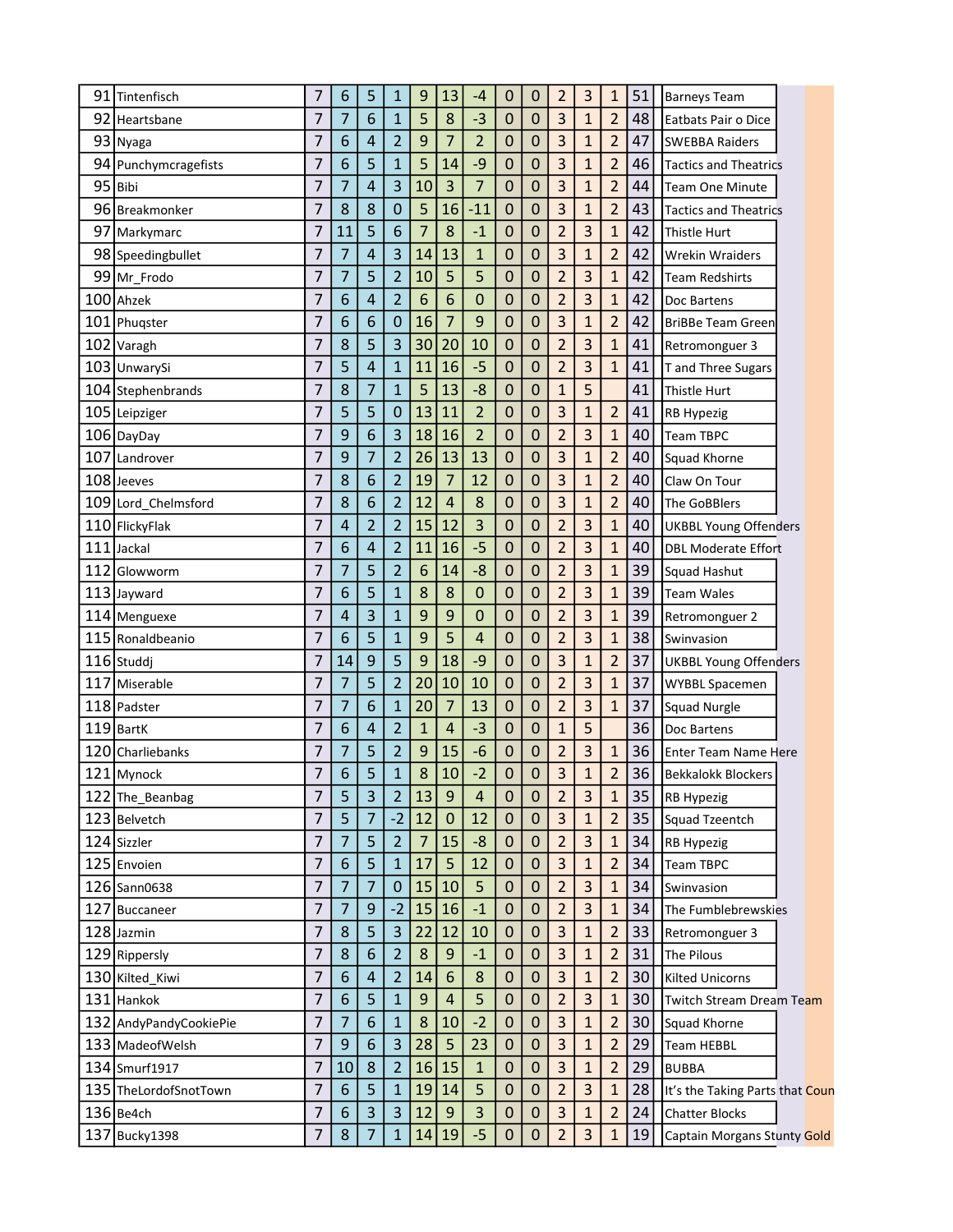| 138 Apostol del gas     | 6 | 6                | 4              | 2              | 8  | 9                       | $-1$                    | 0                | 0                | $\overline{\mathbf{c}}$ | 2              | 2              | 47 | Retromonguer 2                      |
|-------------------------|---|------------------|----------------|----------------|----|-------------------------|-------------------------|------------------|------------------|-------------------------|----------------|----------------|----|-------------------------------------|
| 139 CBraw               | 6 | 6                | 6              | 0              | 6  | 13                      | $-7$                    | $\mathbf 0$      | 0                | $\overline{2}$          | $\overline{2}$ | $\overline{2}$ | 46 | Better to Pass Out than Pass        |
| 140 Elplanet4           | 6 | 6                | 6              | 0              | 16 | 8                       | 8                       | 0                | 0                | $\mathbf{1}$            | 4              | 1              | 45 | The GoBBlers                        |
| 141   Barney_the_Lurker | 6 | 6                | 6              | 0              | 9  | 4                       | 5                       | $\mathbf 0$      | 0                | $\overline{2}$          | $\overline{2}$ | $\overline{2}$ | 45 | <b>Barneys Team</b>                 |
| 142 Feppel              | 6 | 5                | $\overline{4}$ | $\mathbf{1}$   | 8  | 8                       | 0                       | 0                | $\mathbf 0$      | $\overline{2}$          | $\overline{2}$ | $\overline{2}$ | 44 | <b>Bekkalokk Blockers</b>           |
| 143 Joemanji            | 6 | 7                | 7              | 0              | 8  | 8                       | 0                       | 0                | 0                | $\overline{2}$          | $\overline{2}$ | $\overline{2}$ | 44 | All The Presidents Men              |
| 144 Vonleppard          | 6 | $\overline{4}$   | $\overline{4}$ | 0              | 11 | 12                      | $-1$                    | 0                | 0                | $\overline{2}$          | $\overline{2}$ | $\overline{2}$ | 44 | <b>DBL Debonairs</b>                |
| 145 Gr4n0t4             | 6 | 11               | 7              | 4              | 15 | 9                       | 6                       | 0                | 0                | 3                       |                | 3              | 43 | Squad Slaanesh                      |
| 146 ThomasW             | 6 | 8                | 7              | $\mathbf{1}$   | 13 | 9                       | 4                       | 0                | 0                | $\overline{2}$          | $\overline{2}$ | $\overline{2}$ | 43 | Team W                              |
| 147 Slimjono            | 6 | 6                | 6              | 0              | 17 | 9                       | 8                       | 0                | 0                | $\mathbf{1}$            | $\overline{4}$ | $\mathbf{1}$   | 43 | <b>WYBBL Submariners</b>            |
| 148 Owen86              | 6 | 7                | 6              | $\mathbf{1}$   | 8  | 9                       | $-1$                    | 0                | 0                | $\mathbf{1}$            | 4              | $\mathbf{1}$   | 42 | <b>Tilean Brigade</b>               |
| 149 PeteW               | 6 | 6                | 6              | 0              | 12 | 8                       | 4                       | 0                | $\mathbf 0$      | $\overline{2}$          | $\overline{2}$ | $\overline{2}$ | 42 | Team W                              |
| 150 Whitey              | 6 | $\overline{4}$   | 7              | $-3$           | 9  | 4                       | 5                       | 0                | 0                | 3                       |                | 3              | 42 | <b>Shiretown Stuffers</b>           |
| 151 Mortikina           | 6 | 7                | $\overline{7}$ | 0              | 12 | 9                       | 3                       | 0                | 0                | 3                       |                | 3              | 41 | UKBBL B                             |
| 152 Cryptic             | 6 | 6                | $\overline{7}$ | $-1$           | 20 | 5                       | 15                      | 0                | 0                | $\overline{2}$          | $\overline{2}$ | $\overline{2}$ | 41 | <b>Squad Malal</b>                  |
| 153 Law_of_Course       | 6 | 7                | 8              | $-1$           | 15 | 12                      | 3                       | $\mathbf 0$      | 0                | $\overline{2}$          | $\overline{2}$ | $\overline{2}$ | 41 | Pow Arrangers                       |
| 154 Snowtroll           | 6 | 6                | 7              | $-1$           | 10 | 15                      | $-5$                    | 0                | 0                | $\mathbf{1}$            | 4              | $\overline{1}$ | 41 | <b>UKBBL B</b>                      |
| 155 Warka               | 6 | 5                | $\overline{4}$ | $\mathbf{1}$   | 13 | 11                      | $\overline{2}$          | 0                | 0                | $\mathbf{1}$            | $\overline{4}$ | $\mathbf{1}$   | 40 | Hit Me Baby One More Tyne           |
| 156 JBone               | 6 | 5                | 5              | 0              | 11 | 10                      | $\mathbf{1}$            | 0                | $\mathbf 0$      | $\mathbf{1}$            | 4              | $\mathbf{1}$   | 40 | <b>Enter Team Name Here</b>         |
| 157 Trollface           | 6 | 5                | 6              | $-1$           | 9  | 11                      | $-2$                    | 0                | 0                | $\overline{2}$          | $\overline{2}$ | $\overline{c}$ | 40 | <b>Team Two Drunk Flings</b>        |
| 158 Spob                | 6 | 5                | 7              | $-2$           | 9  | 16                      | $-7$                    | 0                | 0                | $\overline{2}$          | 2              | 2              | 40 | <b>Midtable Marauders</b>           |
| $159$ Rev               | 6 | 7                | 7              | 0              | 15 | 9                       | 6                       | 0                | $\mathbf 0$      | $\mathbf{1}$            | $\overline{4}$ | $\mathbf{1}$   | 39 | Calmitous Casual Coaches            |
| 160 Nonumber            | 6 | 6                | 6              | $\mathbf 0$    | 10 | 6                       | 4                       | 0                | 0                | $\overline{2}$          | $\overline{2}$ | $\overline{2}$ | 39 | <b>Team Wales</b>                   |
| 161 Walrus              | 6 | 5                | 5              | $\overline{0}$ | 12 | 12                      | 0                       | 0                | $\mathbf 0$      | 3                       |                | 3              | 39 | Pow Arrangers                       |
| 162 Fallingdownjoe      | 6 | 6                | 6              | 0              | 8  | 14                      | -6                      | 0                | 0                | $\overline{2}$          | $\overline{2}$ | $\overline{2}$ | 39 | <b>Squad Slaanesh</b>               |
| 163 Purdindas           | 6 | 5                | 6              | $-1$           | 11 | 15                      | $-4$                    | 0                | 0                | $\overline{2}$          | $\overline{2}$ | $\overline{2}$ | 39 | Thistle Hurt                        |
| 164 Seosamhantoin       | 6 | 7                | 9              | $-2$           | 7  | 12                      | $-5$                    | 0                | 0                | $\overline{2}$          | 2              | 2              | 39 | <b>HUBBL Double Toil and Troubl</b> |
| 165   Bgmcclean         | 6 | 8                | 6              | $\overline{2}$ | 8  | 15                      | $-7$                    | $\mathbf 0$      | 0                | $\overline{2}$          | $\overline{2}$ | $\overline{2}$ | 38 | <b>HUBBL Champions</b>              |
| 166 Loki                | 6 | 8                | 7              | $\mathbf{1}$   | 12 | 13                      | $-1$                    | 0                | $\mathbf 0$      | $\overline{2}$          | $\overline{2}$ | $\overline{2}$ | 38 | <b>Kilted Unicorns</b>              |
| $167$ Mr_Zay            | 6 | 7                | 7              | 0              | 15 | 18                      | $-3$                    | 0                | 0                | $\overline{2}$          | $\overline{2}$ | $\overline{2}$ | 38 | <b>Eatbats Die Curious</b>          |
| 168 Wotfudboy           | 6 | 9                | 9              | 0              | 4  | 13                      | -9                      | 0                | 0                | $\overline{2}$          | $\overline{2}$ | $\overline{2}$ | 38 | Team Redshirts                      |
| 169 Goldengate          | 6 | 5                | 6              | $-1$           | 8  | 9                       | $-1$                    | 0                | $\mathbf 0$      | $\overline{2}$          | $\overline{2}$ | $\overline{2}$ | 38 | <b>Wrekin Wraiders</b>              |
| 170 Taltal              | 6 | $\boldsymbol{6}$ | 9              | $-3$           | 19 | 8                       | 11                      | $\boldsymbol{0}$ | $\pmb{0}$        | 3                       |                | 3              | 38 | Doc Bartens                         |
| 171 Beanbelly           | 6 | 5                | $\overline{4}$ | $\mathbf{1}$   | 14 | $\overline{\mathbf{3}}$ | 11                      | $\pmb{0}$        | $\boldsymbol{0}$ | $\overline{2}$          | $\overline{2}$ | $\overline{2}$ | 37 | Squad Hashut                        |
| 172 Got Wood            | 6 | 5                | $\overline{4}$ | $\mathbf{1}$   | 8  | $\overline{a}$          | $\overline{\mathbf{4}}$ | $\mathbf 0$      | $\boldsymbol{0}$ | $\overline{2}$          | $\overline{2}$ | $\overline{2}$ | 37 | <b>Great Orme Goats</b>             |
| 173 Azlann              | 6 | 8                | $\overline{7}$ | $\overline{1}$ | 10 | 18                      | $-8$                    | $\mathbf 0$      | $\mathbf 0$      | $\overline{2}$          | $\overline{2}$ | $\overline{c}$ | 37 | Squad Tzeentch                      |
| 174 Firebreather        | 6 | 5                | 5              | $\mathbf 0$    | 13 | 0                       | 13                      | $\boldsymbol{0}$ | $\mathbf 0$      | $\mathbf{1}$            | 4              | $\mathbf{1}$   | 37 | <b>Midtable Marauders</b>           |
| 175 20phoenix           | 6 | 5                | 5              | $\mathbf 0$    | 12 | $\overline{7}$          | 5                       | $\mathbf 0$      | $\mathbf 0$      | $\overline{2}$          | $\overline{2}$ | $\overline{2}$ | 37 | <b>Welsh Dragons</b>                |
| 176 Wookie1972          | 6 | 5                | 5              | $\mathbf 0$    | 6  | 11                      | $-5$                    | $\mathbf 0$      | $\mathbf 0$      | 3                       |                | 3              | 37 | The Fumblebrewskies                 |
| 177<br>Raughri          | 6 | 8                | 8              | $\mathbf 0$    | 8  | 18                      | $-10$                   | $\mathbf 0$      | $\mathbf 0$      | $\overline{2}$          | $\overline{2}$ | $\overline{2}$ | 37 | <b>DBL Moderate Effort</b>          |
| 178<br>I_Done_Goofd     | 6 | 6                | 8              | $-2$           | 12 | $\overline{7}$          | 5                       | $\mathbf 0$      | $\mathbf 0$      | $\overline{2}$          | $\overline{2}$ | $\overline{c}$ | 37 | Dopebowl Rats                       |
| 179 Filthmonger         | 6 | 8                | 8              | $\mathbf 0$    | 4  | 5                       | $-1$                    | $\mathbf 0$      | $\mathbf 0$      | $\overline{2}$          | $\overline{2}$ | $\overline{2}$ | 36 | <b>Great Orme Goats</b>             |
| 180 UnicornPower        | 6 | 6                | 6              | $\mathbf 0$    | 5  | 13                      | $-8$                    | $\mathbf 0$      | $\mathbf 0$      | $\overline{2}$          | $\overline{2}$ | $\overline{2}$ | 36 | <b>Teuchters Anonymous</b>          |
| 181 Rubick              | 6 | 6                | $\overline{7}$ | $-1$           | 4  | $\mathsf 9$             | $-5$                    | $\mathbf 0$      | $\mathbf 0$      | $\overline{2}$          | $\overline{2}$ | $\overline{2}$ | 36 | <b>BUBBA</b>                        |
| 182 Arknalax            | 6 | $\overline{7}$   | 8              | $-1$           | 14 | 22                      | $-8$                    | $\boldsymbol{0}$ | $\mathbf 0$      | $\overline{2}$          | $\overline{2}$ | $\overline{c}$ | 36 | <b>Team Two Drunk Flings</b>        |
| $183$ Garfy             | 6 | $\overline{4}$   | 10             | $-6$           | 12 | 28                      | $-16$                   | $\mathbf 0$      | $\mathbf 0$      | 3                       |                | 3              | 36 | Captain Morgans Stunty Gold         |
| 184 Laser_Owl           | 6 | $\overline{7}$   | $6\,$          | $\mathbf{1}$   | 14 | 8                       | 6                       | $\pmb{0}$        | $\mathbf 0$      | $\mathbf{1}$            | $\overline{4}$ | $\mathbf{1}$   | 35 | The Local YOBBS                     |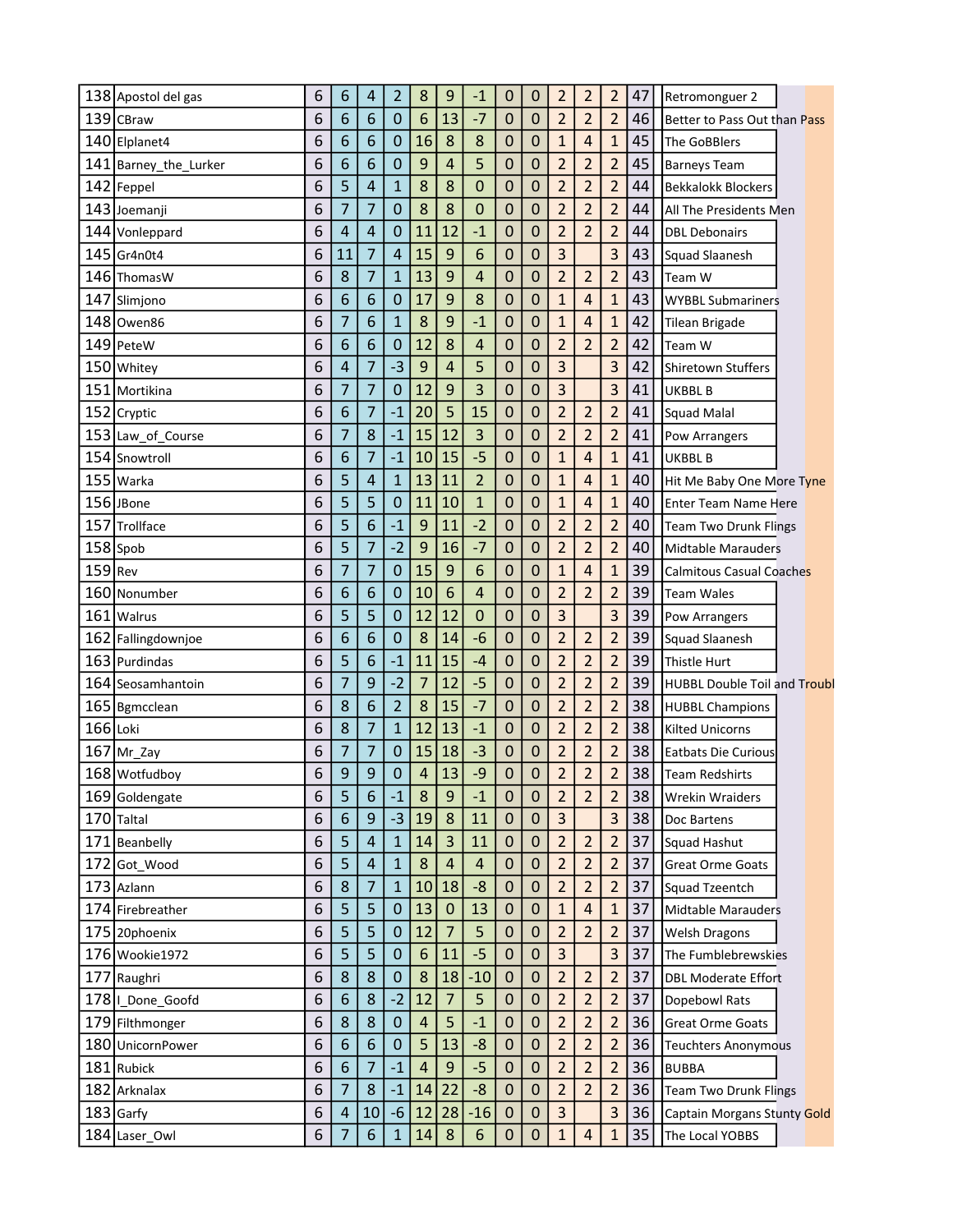| 185 Bedge              | 6 | 5                       | 4              | 1              | 11 | 7              | 4              | 0              | 0                | $\overline{2}$ | $\overline{2}$ | $\overline{2}$ | 35 | Eatbats Pair o Dice                 |
|------------------------|---|-------------------------|----------------|----------------|----|----------------|----------------|----------------|------------------|----------------|----------------|----------------|----|-------------------------------------|
| 186 Lutxo              | 6 | 5                       | $\overline{4}$ | $\mathbf{1}$   | 11 | 15             | $-4$           | 0              | $\mathbf 0$      | $\overline{2}$ | $\overline{2}$ | $\overline{2}$ | 35 | Retromonguer 3                      |
| 187<br>Dafo            | 6 | 7                       | 7              | 0              | 2  | 15             | $-13$          | 0              | 0                | $\mathbf{1}$   | $\overline{4}$ | 1              | 35 | <b>Barneys Team</b>                 |
| 188<br>Ionas           | 6 | $\overline{4}$          | 4              | 0              | 7  | 24             | $-17$          | 0              | 0                | $\overline{2}$ | 2              | $\overline{2}$ | 35 | <b>SWEBBA Raiders</b>               |
| 189 King_ghidra        | 6 | $\overline{4}$          | 5              | $-1$           | 11 | 14             | $-3$           | $\mathbf 0$    | $\mathbf 0$      | $\overline{2}$ | $\overline{2}$ | $\overline{2}$ | 35 | <b>DBL Moderate Effort</b>          |
| 190 Tarvitz            | 6 | 7                       | 9              | $-2$           | 20 | 3              | 17             | 0              | 0                | $\overline{2}$ | $\overline{2}$ | $\overline{2}$ | 35 | One Turn Touchdown                  |
| 191 DAVEtheIMPALER     | 6 | 7                       | 10             | $-3$           | 12 | 15             | $-3$           | 0              | 0                | $\overline{2}$ | $\overline{2}$ | $\overline{2}$ | 35 | Squad Nurgle                        |
| 192 Hammertimehamilton | 6 | 6                       | 6              | 0              | 15 | 8              | 7              | 0              | 0                | $\overline{2}$ | $\overline{2}$ | $\overline{2}$ | 34 | <b>WYBBL Submariners</b>            |
| 193 Throgg             | 6 | 9                       | 9              | 0              | 10 | 14             | $-4$           | 0              | 0                | $\overline{2}$ | $\overline{2}$ | $\overline{a}$ | 34 | Squad Tzeentch                      |
| 194 DJCritch           | 6 | 6                       | 6              | 0              | 7  | 16             | -9             | 0              | 0                | $\overline{2}$ | 2              | 2              | 34 | Snake Eyes and GFIs                 |
| 195 Overgone5          | 6 | 6                       | 7              | $-1$           | 15 | 19             | $-4$           | $\mathbf 0$    | 0                | $\overline{2}$ | $\overline{2}$ | $\overline{2}$ | 34 | <b>DBL The Full Stunty</b>          |
| 196 JMFing             | 6 | 7                       | 10             | $-3$           | 7  | 12             | $-5$           | 0              | $\mathbf 0$      | $\overline{2}$ | $\overline{2}$ | $\overline{2}$ | 34 | <b>HUBBL Double Toil and Troubl</b> |
| 197 98SmithG           | 6 | 8                       | 4              | 4              | 7  | 11             | $-4$           | 0              | 0                | $\overline{2}$ | $\overline{2}$ | $\overline{2}$ | 33 | <b>Barry Chuckle Quartet</b>        |
| 198 Misspelled Tree    | 6 | 8                       | 7              | $\mathbf{1}$   | 7  | 12             | $-5$           | 0              | $\mathbf 0$      | 3              |                | 3              | 33 | <b>BriBBe Chip Stealers</b>         |
| 199 Orklabe            | 6 | 5                       | 5              | 0              | 9  | 5              | 4              | 0              | 0                | $\overline{2}$ | $\overline{2}$ | $\overline{2}$ | 33 | <b>HEBBL Chumps</b>                 |
| 200 AMSFELD            | 6 | 6                       | 7              | $-1$           | 15 | 6              | 9              | 0              | 0                | $\overline{2}$ | $\overline{2}$ | $\overline{2}$ | 33 | <b>Murder Kings</b>                 |
| 201 Zulu               | 6 | 6                       | 7              | $-1$           | 11 | $\overline{7}$ | 4              | 0              | $\mathbf 0$      | $\overline{2}$ | $\overline{2}$ | $\overline{2}$ | 33 | <b>Bekkalokk Blockers</b>           |
| 202 Bucky              | 6 | 6                       | 7              | $-1$           | 6  | 9              | $-3$           | 0              | 0                | $\overline{2}$ | $\overline{2}$ | $\overline{2}$ | 33 | Tilean Brigade                      |
| 203 3diceuphill        | 6 | 8                       | 10             | $-2$           | 10 | 11             | $-1$           | 0              | $\mathbf 0$      | 3              |                | 3              | 33 | <b>HEBBL Chumps</b>                 |
| 204 Howlinggriffon     | 6 | 6                       | 6              | 0              | 14 | 7              | 7              | 0              | 0                | $\overline{2}$ | $\overline{2}$ | $\overline{2}$ | 32 | <b>Team Redshirts</b>               |
| 205 Littlespoon        | 6 | $\overline{7}$          | $\overline{7}$ | $\overline{0}$ | 8  | 8              | 0              | 0              | 0                | $\mathbf{1}$   | $\overline{4}$ | $\mathbf{1}$   | 32 | <b>Team HEBBL</b>                   |
| $206$ Gaff             | 6 | 10                      | 7              | 3              | 13 | 16             | $-3$           | 0              | 0                | 3              |                | 3              | 31 | <b>Great Orme Goats</b>             |
| 207<br>Matte8          | 6 | 8                       | 6              | $\overline{2}$ | 20 | 6              | 14             | $\mathbf 0$    | 0                | $\overline{2}$ | $\overline{2}$ | $\overline{2}$ | 31 | Holy4                               |
| 208 Shaniepoo1         | 6 | 7                       | 5              | $\overline{2}$ | 15 | 9              | 6              | 0              | 0                | 3              |                | 3              | 31 | Three Suttons and a Shaniepor       |
| 209 Vagabond1982uk     | 6 | 6                       | 6              | $\mathbf 0$    | 13 | 6              | 7              | 0              | 0                | $\overline{2}$ | $\overline{2}$ | $\overline{2}$ | 31 | <b>Barneys Team</b>                 |
| 210 The Fear           | 6 | 7                       | 6              | $\overline{1}$ | 4  | 7              | $-3$           | 0              | $\mathbf 0$      | $\mathbf{1}$   | 4              | $\mathbf{1}$   | 30 | <b>Wrekin Wraiders</b>              |
| 211 Cauleeflower       | 6 | 8                       | 9              | $-1$           | 13 | 5              | 8              | 0              | 0                | $\overline{2}$ | $\overline{2}$ | $\overline{2}$ | 30 | <b>BriBBe Chip Stealers</b>         |
| 212 Shriyke            | 6 | 7                       | 6              | $\mathbf{1}$   | 8  | 6              | $\overline{2}$ | 0              | 0                | $\mathbf{1}$   | 4              | $\mathbf{1}$   | 29 | Two Guys one Dice Cup               |
| 213 SilentKnight       | 6 | 7                       | 4              | 3              | 13 | 10             | 3              | 0              | 0                | 3              |                | 3              | 28 | Claw On Tour                        |
| 214 Duckwing           | 6 | 6                       | 5              | $\mathbf{1}$   | 9  | 6              | 3              | 0              | 0                | $\overline{2}$ | $\overline{2}$ | $\overline{2}$ | 28 | <b>SWEBBA Raiders</b>               |
| 215 ChoiDivision       | 6 | 7                       | 8              | $-1$           | 17 | 4              | 13             | $\overline{0}$ | 0                | $\overline{2}$ | $\overline{2}$ | $\overline{2}$ | 28 | DBL Moderate Effort                 |
| 216 GORGOROTH          | 6 | 9                       | $\overline{7}$ | 2              | 4  | 12             | $-8$           | 0              | $\mathbf 0$      | $\overline{2}$ | $\overline{2}$ | $\overline{2}$ | 27 | Team W                              |
| 217 Eldritchfox        | 6 | $\overline{7}$          | $\overline{7}$ | $\mathbf 0$    | 12 | 10             | $\overline{2}$ | $\mathbf 0$    | $\mathbf 0$      | $\mathbf{1}$   | 4              | $\mathbf{1}$   | 25 | <b>SKABB Stoutfellows</b>           |
| $218$ Heff             | 6 | 4                       | 5              | $-1$           | 11 | $\overline{7}$ | $\overline{a}$ | 0              | $\boldsymbol{0}$ | $\overline{2}$ | $\overline{2}$ | $\overline{2}$ | 25 | Squad Slaanesh                      |
| 219 Marckfu            | 6 | 5                       | 6              | $-1$           | 15 | 5              | 10             | $\mathbf 0$    | $\mathbf 0$      | 3              |                | 3              | 21 | HUBBL Double Toil and Troubl        |
| 220 LORD_BONAN         | 5 | 6                       | $\overline{7}$ | $-1$           | 9  | 6              | 3              | $\mathbf 0$    | $\mathbf 0$      | $\overline{2}$ | $\mathbf{1}$   | 3              | 46 | <b>Great Orme Goats</b>             |
| 221 Mashley85          | 5 | 4                       | 9              | $-5$           | 12 | 14             | $-2$           | $\mathbf 0$    | $\boldsymbol{0}$ | $\mathbf{1}$   | 3              | $\overline{2}$ | 46 | <b>SKABB Stoutfellows</b>           |
| 222 Hellboy_           | 5 | 5                       | 5              | $\mathbf 0$    | 13 | 18             | $-5$           | $\mathbf 0$    | $\mathbf 0$      | $\overline{2}$ | $\mathbf{1}$   | 3              | 43 | <b>Welsh Dragons</b>                |
| 223 Oberwald_1         | 5 | 10                      | 6              | $\overline{4}$ | 10 | 9              | $\mathbf{1}$   | 0              | $\boldsymbol{0}$ | $\overline{2}$ | 1              | 3              | 42 | Swedish Whine Squad                 |
| 224 BrockDodge         | 5 | 6                       | 6              | $\mathbf 0$    | 12 | 9              | 3              | $\bf 0$        | $\mathbf 0$      | $\mathbf{1}$   | 3              | $\overline{2}$ | 42 | The GoBBlers                        |
| 225 Humptytrump        | 5 | 5                       | 6              | $-1$           | 1  | $\overline{7}$ | -6             | $\mathbf 0$    | $\mathbf 0$      | $\mathbf{1}$   | 3              | $\overline{2}$ | 41 | Thistle Hurt                        |
| 226 Hasslenutty        | 5 | $\overline{7}$          | 6              | $\mathbf{1}$   | 5  | 9              | $-4$           | $\mathbf 0$    | $\mathbf 0$      | $\overline{2}$ | $\mathbf{1}$   | 3              | 40 | Better to Pass Out than Pass        |
| 227 Yorcie             | 5 | 6                       | 6              | $\mathbf 0$    | 15 | 11             | $\overline{4}$ | $\mathbf 0$    | $\mathbf 0$      | $\overline{2}$ | $\mathbf{1}$   | 3              | 39 | <b>HUBBL Champions</b>              |
| 228 TheJimintheNorth   | 5 | 9                       | 10             | $-1$           | 7  | 18             | $-11$          | $\mathbf 0$    | $\mathbf 0$      | $\overline{2}$ | 1              | 3              | 38 | The Fumblebrewskies                 |
| 229 Stuntedbrain       | 5 | 6                       | 8              | $-2$           | 17 | 9              | 8              | $\mathbf 0$    | $\mathbf 0$      | $\mathbf{1}$   | 3              | $\overline{2}$ | 38 | Squad Malal                         |
| 230 Tuckersteel        | 5 | 4                       | 6              | $-2$           | 7  | 6              | $\mathbf{1}$   | 0              | $\mathbf 0$      | $\overline{2}$ | $\mathbf{1}$   | 3              | 38 | Pow Arrangers                       |
| 231 Turtlehead         | 5 | $\overline{\mathbf{r}}$ | 9              | $-5$           | 11 | 9              | $\overline{2}$ | $\pmb{0}$      | 0                | $\overline{2}$ | $\mathbf{1}$   | 3              | 38 | <b>Eatbats TNG</b>                  |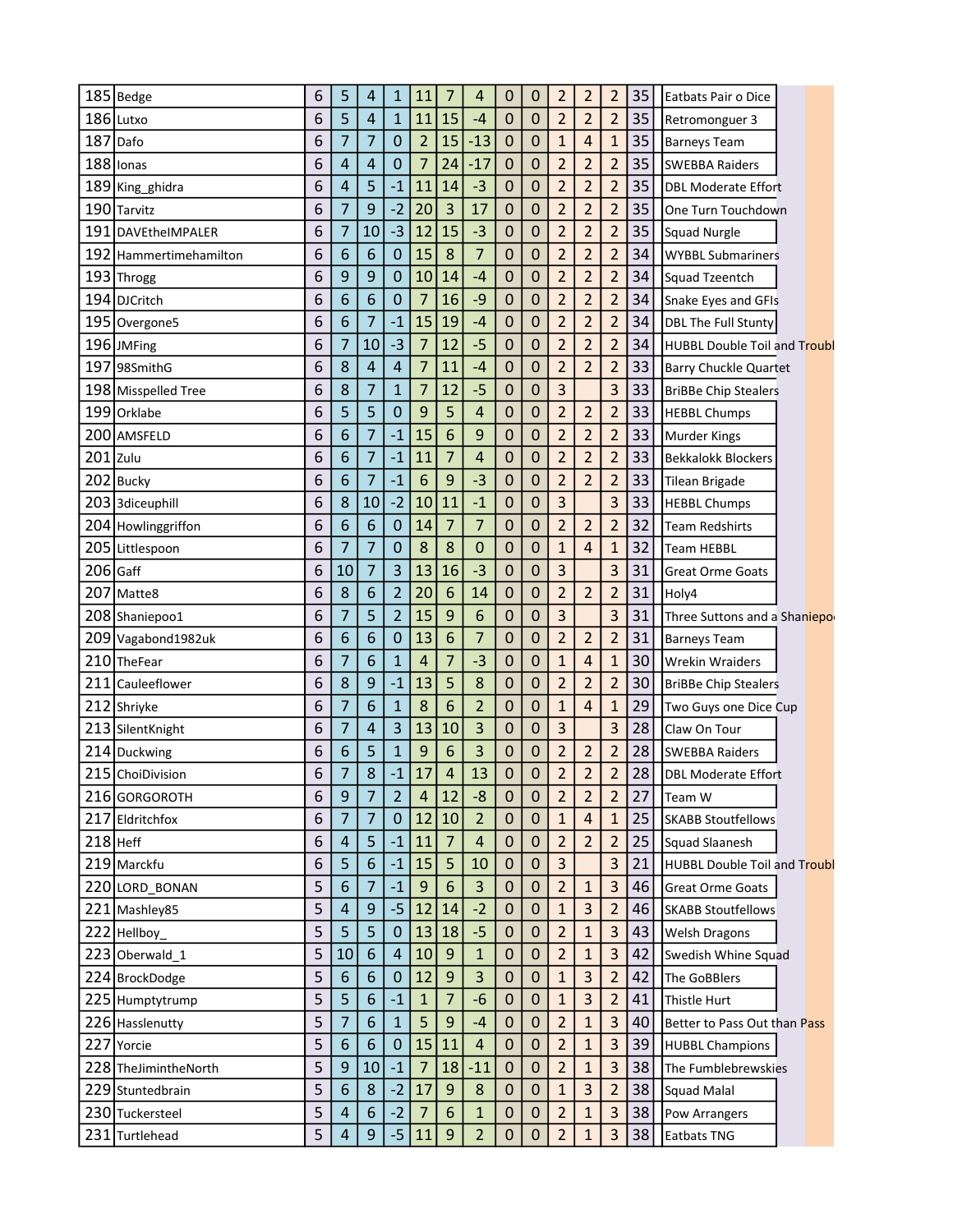|     | 232 Phil78                   | 5 | 5              | 6                | $-1$           | 1               | 21             | $-20$          | 0 | 0              | 1              | 3              | 2              | 37 | Kilted Unicorns                     |
|-----|------------------------------|---|----------------|------------------|----------------|-----------------|----------------|----------------|---|----------------|----------------|----------------|----------------|----|-------------------------------------|
|     | 233 Justicium                | 5 | 6              | 6                | $\mathbf 0$    | 9               | 18             | -9             | 0 | 0              | $\overline{2}$ | $\mathbf{1}$   | 3              | 36 | <b>Team One Minute</b>              |
|     | 234 Peo2223                  | 5 | 3              | 4                | $-1$           | 16              | 5              | 11             | 0 | 0              |                | 5              | $\mathbf{1}$   | 36 | Captain Morgans Stunty Gold         |
|     | 235 DizzyBess                | 5 | 8              | 9                | $-1$           | 16              | 14             | $\overline{2}$ | 0 | 0              | $\overline{2}$ | $\mathbf{1}$   | 3              | 36 | Sideshow Mob                        |
|     | 236 Fubarpenn                | 5 | 5              | $\overline{7}$   | $-2$           | 12              | $\overline{7}$ | 5              | 0 | 0              | $\overline{2}$ | $\mathbf{1}$   | 3              | 36 | Foxy and the Hounds                 |
|     | 237 Josepe                   | 5 | 5              | $\overline{7}$   | $-2$           | 9               | 17             | $-8$           | 0 | 0              | 1              | 3              | $\overline{2}$ | 36 | Retromonguer 2                      |
|     | 238 Maverick                 | 5 | 10             | 8                | $\overline{2}$ | 8               | 13             | $-5$           | 0 | 0              | $\overline{2}$ | $\mathbf{1}$   | 3              | 35 | Squad Khorne                        |
| 239 | Deeferdan                    | 5 | 7              | 6                | 1              | 6               | $\overline{a}$ | $\overline{2}$ | 0 | 0              | 1              | 3              | $\overline{2}$ | 35 | <b>Enter Team Name Here</b>         |
| 240 | Gizasix66                    | 5 | 5              | 5                | 0              | 12              | $\overline{7}$ | 5              | 0 | 0              | $\overline{2}$ | $\mathbf{1}$   | 3              | 35 | It's the Taking Parts that Coun     |
|     | 241 Lewi88                   | 5 | 9              | 10               | $-1$           | 8               | 13             | $-5$           | 0 | 0              | $\overline{2}$ | $\mathbf{1}$   | 3              | 35 | <b>UKBBL B</b>                      |
|     | 242 SaltyMurcutt             | 5 | 7              | $\overline{7}$   | 0              | 14              | 10             | 4              | 0 | 0              | $\overline{2}$ | $\mathbf{1}$   | 3              | 34 | <b>DBL Debonairs</b>                |
|     | 243 Elperas                  | 5 | 4              | 5                | $-1$           | $\overline{4}$  | $\overline{7}$ | $-3$           | 0 | 0              | $\overline{2}$ | 1              | 3              | 34 | Retromonguer 1                      |
| 244 | Hedonihilist                 | 5 | 3              | 5                | $-2$           | 8               | 11             | $-3$           | 0 | 0              | $\overline{2}$ | $\mathbf{1}$   | 3              | 34 | <b>DBL Debonairs</b>                |
|     | 245 Lentheman                | 5 | 6              | 9                | $-3$           | 9               | 9              | 0              | 0 | 0              | $\overline{2}$ | $\mathbf{1}$   | 3              | 34 | <b>HEBBL Chumps</b>                 |
|     | 246 Mr_Mezcal                | 5 | 5              | 6                | $-1$           | 5               | 12             | $-7$           | 0 | 0              | $\overline{2}$ | 1              | 3              | 33 | <b>ECBBL Heroes</b>                 |
| 247 | Thatotherasianguy            | 5 | 5              | $\overline{7}$   | $-2$           | 13              | 6              | $\overline{7}$ | 0 | 0              |                | 5              | $\mathbf{1}$   | 33 | Team Wales                          |
|     | 248 Cammstainton210116       | 5 | 6              | 6                | 0              | 9               | 8              | $\overline{1}$ | 0 | $\overline{0}$ | $\overline{2}$ | $\mathbf{1}$   | 3              | 32 | <b>HUBBL Double Toil and Troubl</b> |
|     | 249 Paul Watson              | 5 | 8              | 10               | $-2$           | 7               | 14             | $-7$           | 0 | 0              | $\overline{2}$ | $\mathbf{1}$   | 3              | 32 | <b>HEBBL Chumps</b>                 |
|     | 250 Indigo                   | 5 | 7              | 10               | $-3$           | 15              | $\overline{7}$ | 8              | 0 | 0              | $\mathbf{1}$   | 3              | $\overline{2}$ | 32 | All The Presidents Men              |
|     | 251 Bogenhafen_Bron          | 5 | 5              | 10               | $-5$           | 13              | 13             | 0              | 0 | 0              | $\overline{2}$ | $\mathbf{1}$   | 3              | 32 | Swinvasion                          |
|     | 252 Khornight                | 5 | 6              | $\overline{7}$   | $-1$           | 10              | 23             | $-13$          | 0 | 0              | 1              | 3              | $\overline{2}$ | 31 | <b>UKBBL Young Offenders</b>        |
|     | 253 Smudge                   | 5 | 8              | 11               | $-3$           | $\overline{2}$  | $\overline{4}$ | $-2$           | 0 | 0              | $\overline{2}$ | $\mathbf{1}$   | 3              | 31 | <b>Teuchters Anonymous</b>          |
|     | 254 Yersinia                 | 5 | 7              | 6                | 1              | 14              | 16             | $-2$           | 0 | 0              | $\overline{2}$ | $\mathbf{1}$   | 3              | 30 | Claw On Tour                        |
|     | 255 Rossanderson1984         | 5 | 6              | 6                | $\overline{0}$ | 11              | 16             | $-5$           | 0 | 0              | $\overline{2}$ | $\mathbf{1}$   | 3              | 30 | Two Guys one Dice Cup               |
|     | 256 Ironrock                 | 5 | 7              | 8                | $-1$           | 19              | 5              | 14             | 0 | 0              | $\overline{2}$ | $\mathbf{1}$   | 3              | 30 | <b>Squad Tzeentch</b>               |
|     | 257 TommyB                   | 5 | 7              | 8                | $-1$           | $\overline{7}$  | 20             | $-13$          | 0 | 0              | $\mathbf{1}$   | 3              | $\overline{2}$ | 30 | <b>BriBBe Team Green</b>            |
| 258 | Dudster                      | 5 | 7              | 7                | 0              | 10              | 20             | $-10$          | 0 | 0              | $\overline{2}$ | $\mathbf{1}$   | 3              | 29 | UKBBL B                             |
|     | 259 Kasiraghi                | 5 | $\overline{7}$ | 8                | $-1$           | $\overline{7}$  | 8              | $-1$           | 0 | 0              | 1              | 3              | $\overline{2}$ | 29 | <b>Teuchters Anonymous</b>          |
|     | 260 Sleeves                  | 5 | 5              | 8                | $-3$           | 14              | 12             | $\overline{2}$ | 0 | 0              | $\overline{2}$ | $\mathbf{1}$   | 3              | 29 | <b>Barry Chuckle Quartet</b>        |
|     | 261 Tumukingofwu             | 5 | 5              | 8                | $-3$           | 13              | 13             | 0              | 0 | 0              | $\overline{2}$ | $\mathbf{1}$   | 3              | 29 | <b>Tactics and Theatrics</b>        |
|     | 262 MrMerengue               | 5 | 4              | 8                | $-4$           | 11              | 15             | $-4$           | 0 | $\overline{0}$ | $\overline{2}$ | $\mathbf{1}$   | 3              | 28 | <b>BriBBe Chip Stealers</b>         |
|     | 263 YeetMasterExtraordinaire | 5 | 12             | 11               | $\mathbf{1}$   | 8               | 21             | $-13$          | 0 | $\mathbf 0$    | $\overline{2}$ | 1              | 3              | 27 | Dopebowl Rats                       |
|     | $264$ Mitzy                  | 5 | $\overline{7}$ | 12               | $-5$           | 5               | 12             | $-7$           | 0 | $\pmb{0}$      | $\overline{2}$ | $\mathbf{1}$   | 3              | 27 | <b>Eatbats Die Curious</b>          |
|     | 265 Moro84                   | 5 | 7              | $\boldsymbol{6}$ | $\mathbf 1$    | 12              | $\overline{4}$ | 8              | 0 | $\pmb{0}$      | $\mathbf{1}$   | $\overline{3}$ | $\overline{2}$ | 26 | Holy4                               |
|     | 266 Darkstar                 | 5 | 8              | 12               | $-4$           | $6\phantom{1}6$ | $\overline{7}$ | $-1$           | 0 | 0              | $\overline{2}$ | 1              | 3              | 19 | <b>WYBBL Submariners</b>            |
|     | 267 GreedySmurf              | 4 | 7              | 9                | $-2$           | 13              | $9$            | $\overline{4}$ | 0 | $\mathbf 0$    | $\mathbf{1}$   | $\overline{2}$ | 3              | 40 | <b>ECBBL Blackshirts</b>            |
|     | 268 DomLee                   | 4 | 8              | 11               | $-3$           | 12              | 13             | $-1$           | 0 | 0              | $\overline{2}$ |                | $\overline{a}$ | 39 | Northern Warlords Nostalgia         |
|     | 269 Wittman79                | 4 | 5              | 9                | $-4$           | 9               | 8              | $\mathbf{1}$   | 0 | 0              | $\overline{2}$ |                | $\overline{a}$ | 38 | <b>GBBL Seniors</b>                 |
|     | 270 Jimbo9jimbo              | 4 | 6              | 8                | $-2$           | 12              | 13             | $-1$           | 0 | 0              | $\mathbf{1}$   | $\overline{2}$ | 3              | 37 | <b>Eatbats Die Curious</b>          |
|     | 271 Inderol                  | 4 | 9              | 12               | $-3$           | $6\phantom{1}6$ | 13             | $-7$           | 0 | $\mathbf 0$    | $\overline{2}$ |                | $\overline{a}$ | 37 | <b>ECBBL Heroes</b>                 |
|     | 272 Kid Cantcomplain         | 4 | 7              | 12               | $-5$           | 10              | 10             | $\pmb{0}$      | 0 | $\mathbf 0$    | $\mathbf{1}$   | $\overline{2}$ | 3              | 37 | T and Three Sugars                  |
|     | 273 Sean_M                   | 4 | 6              | 8                | $-2$           | $\overline{3}$  | $\overline{7}$ | $-4$           | 0 | 0              | $\mathbf{1}$   | $\overline{2}$ | 3              | 36 | Calmitous Casual Coaches            |
|     | 274 Msancho                  | 4 | 7              | 9                | $-2$           | $\overline{7}$  | 13             | $-6$           | 0 | 0              | $\mathbf{1}$   | $\overline{2}$ | 3              | 36 | Dopebowl Rats                       |
|     | 275 Cookie                   | 4 | 5              | 8                | $-3$           | 13              | 28             | $-15$          | 0 | 0              | $\mathbf{1}$   | $\overline{2}$ | 3              | 36 | BriBBe Team Green                   |
|     | 276 SteAirey                 | 4 | 4              | 6                | $-2$           | 10              | 10             | $\pmb{0}$      | 0 | 0              |                | 4              | $\overline{2}$ | 35 | <b>ECBBL Blackshirts</b>            |
|     | 277 Shaeffer                 | 4 | 5              | 7                | $-2$           | 11              | 12             | $-1$           | 0 | 0              |                | 4              | $\overline{2}$ | 35 | UKBBL A                             |
|     | 278 Gimli01                  | 4 | 4              | 8                | $-4$           | $6\phantom{1}6$ | 10             | $-4$           | 0 | $\pmb{0}$      | $\mathbf{1}$   | $\overline{2}$ | 3              | 35 | <b>Team Two Drunk Flings</b>        |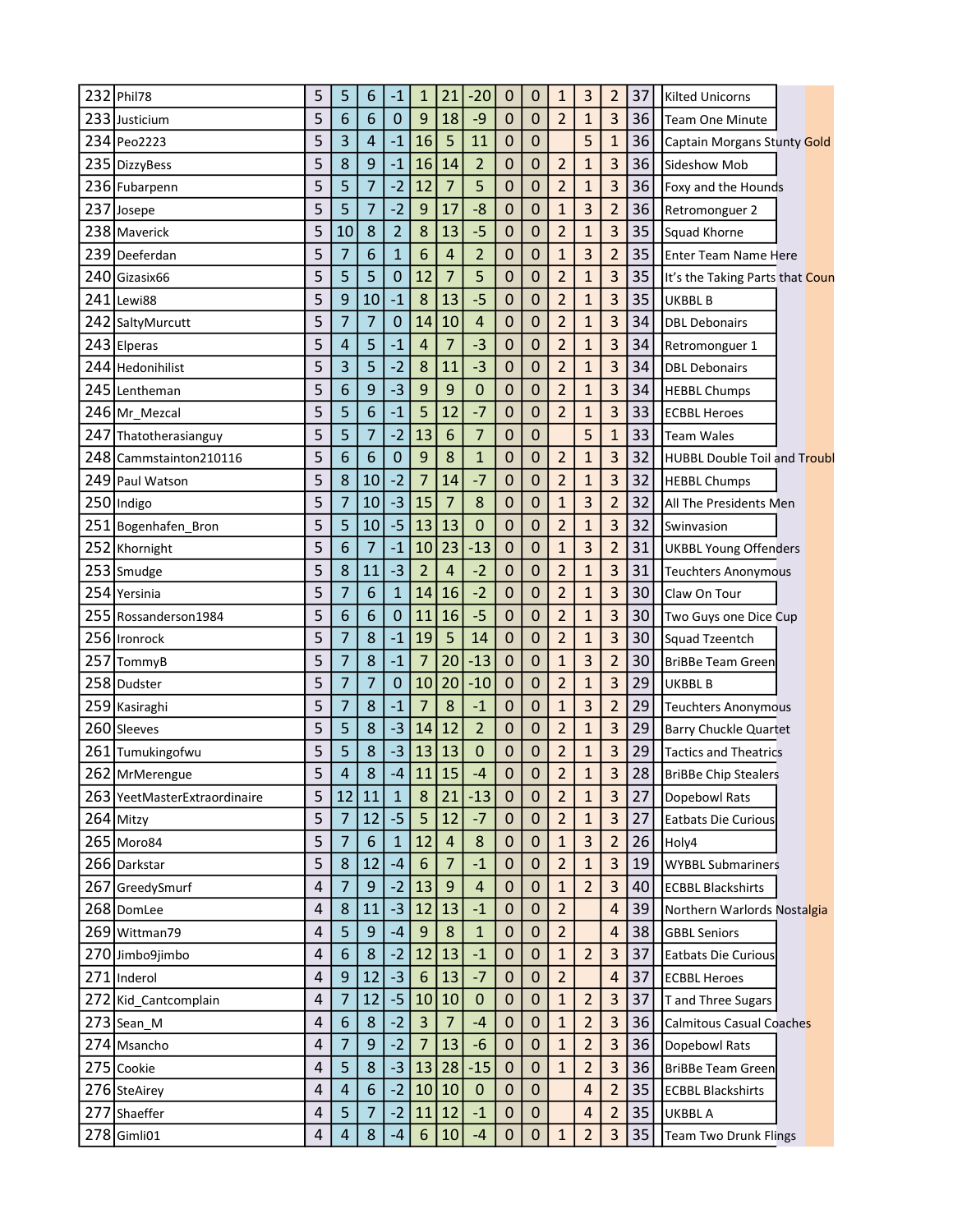| 279     | 13silver            | 4 | 4              | 10               | $-6$ | 13              | 38             | $-25$          | 0           | 0              | 1              | 2              | 3                       | 35 | <b>Squad Nurgle</b>             |
|---------|---------------------|---|----------------|------------------|------|-----------------|----------------|----------------|-------------|----------------|----------------|----------------|-------------------------|----|---------------------------------|
|         | 280 Thor 21674      | 4 | 5              | $\overline{7}$   | $-2$ | 21              | 9              | 12             | 0           | 0              | $\mathbf{1}$   | $\overline{2}$ | 3                       | 34 | Squad Hashut                    |
|         | 281 Gunny23         | 4 | 5              | 7                | $-2$ | 14              | 9              | 5              | 0           | 0              | 1              | $\overline{2}$ | 3                       | 34 | <b>DBL Debonairs</b>            |
|         | 282 Glengarth30     | 4 | $\overline{7}$ | 9                | $-2$ | 7               | 11             | $-4$           | 0           | 0              | $\overline{2}$ |                | $\overline{4}$          | 34 | The Local YOBBS                 |
|         | 283 Mookie_blaylock | 4 | 8              | 11               | $-3$ | 3               | 23             | $-20$          | 0           | 0              | $\mathbf{1}$   | $\overline{2}$ | 3                       | 34 | <b>DBL The Full Stunty</b>      |
|         | 284 Cheezus         | 4 | 5              | $\overline{7}$   | $-2$ | 12              | 10             | $\overline{2}$ | 0           | 0              | $\mathbf{1}$   | $\overline{2}$ | 3                       | 33 | Teuchters Anonymous             |
|         | 285 Fireolli        | 4 | 5              | 11               | $-6$ | 6               | 18             | $-12$          | 0           | 0              | $\mathbf{1}$   | $\overline{2}$ | 3                       | 33 | <b>Midtable Marauders</b>       |
|         | 286 Widram          | 4 | 4              | 6                | $-2$ | 9               | 5              | 4              | 0           | 0              | 1              | $\overline{2}$ | 3                       | 32 | <b>Squad Nurgle</b>             |
| 287     | LastTimeLord        | 4 | 5              | 8                | $-3$ | 13              | 13             | 0              | 0           | 0              | $\overline{2}$ |                | 4                       | 32 | <b>Team Redshirts</b>           |
|         | 288 Gedburg         | 4 | 6              | 9                | $-3$ | 10              | 14             | $-4$           | 0           | 0              | $\overline{2}$ |                | 4                       | 32 | Claw On Tour                    |
|         | 289 Badger89        | 4 | 4              | 8                | $-4$ | 13              | $\overline{a}$ | $9$            | 0           | 0              | $\mathbf{1}$   | $\overline{2}$ | 3                       | 32 | Team FUMBBL                     |
| 290     | Daubs               | 4 | 6              | 10               | $-4$ | 10              | 12             | $-2$           | 0           | 0              | $\overline{2}$ |                | 4                       | 32 | The GoBBlers                    |
|         | 291 Tablet          | 4 | 4              | 9                | $-5$ | 7               | 12             | $-5$           | 0           | 0              | $\mathbf{1}$   | $\overline{2}$ | 3                       | 32 | <b>GBBL Seniors</b>             |
|         | 292 Unsullied       | 4 | 6              | 8                | $-2$ | 15              | 13             | $\overline{2}$ | 0           | 0              |                | $\overline{4}$ | $\overline{2}$          | 31 | <b>Eatbats TNG</b>              |
|         | 293 Visigoth        | 4 | 5              | 6                | $-1$ | 18              | $\mathbf{1}$   | 17             | 0           | 0              | 1              | $\overline{2}$ | 3                       | 30 | The Local YOBBS                 |
|         | 294 Montagne_Blitz  | 4 | 4              | 6                | $-2$ | 10              | 9              | $\mathbf{1}$   | 0           | 0              | 1              | $\overline{2}$ | 3                       | 30 | It's the Taking Parts that Coun |
|         | 295 AWT             | 4 | 7              | 10               | $-3$ | 9               | 30             | $-21$          | 0           | $\overline{0}$ | $\overline{2}$ |                | 4                       | 30 | <b>WYBBL Submariners</b>        |
|         | 296 Obsydyan        | 4 | 6              | $\overline{7}$   | $-1$ | 14              | $\overline{2}$ | 12             | 0           | 0              | $\overline{2}$ |                | 4                       | 29 | Foxy and the Hounds             |
|         | 297 Dave_Hamlin     | 4 | 5              | 6                | $-1$ | 15              | 4              | 11             | 0           | 0              | 1              | $\overline{2}$ | 3                       | 28 | <b>Chatter Blocks</b>           |
|         | 298 Gethyn          | 4 | 8              | 12               | $-4$ | 11              | 13             | $-2$           | 0           | 0              | $\overline{2}$ |                | 4                       | 28 | Eatbats TNG                     |
|         | 299 BunjiBalls      | 4 | 4              | $\overline{7}$   | $-3$ | 8               | 13             | $-5$           | 0           | 0              | $\overline{2}$ |                | 4                       | 27 | Squad Malal                     |
| 300     | Bashman             | 4 | 4              | 8                | -4   | 15              | 13             | $\overline{2}$ | 0           | 0              | $\overline{2}$ |                | 4                       | 27 | Eatbats TNG                     |
|         | 301 Slatfordicus    | 4 | 7              | 8                | $-1$ | 20              | 18             | $\overline{2}$ | 0           | 0              | $\overline{2}$ |                | 4                       | 26 | Team HEBBL                      |
|         | 302 Austin_tacious  | 4 | 7              | 8                | $-1$ | $\overline{7}$  | 15             | $-8$           | 0           | 0              | $\overline{2}$ |                | 4                       | 26 | Misfits and Bashy Hits          |
|         | 303 Millimetal      | 4 | 5              | 8                | $-3$ | 10              | 13             | $-3$           | 0           | 0              | $\mathbf{1}$   | $\overline{2}$ | 3                       | 26 | Retromonguer 1                  |
|         | 304 Deepfruit       | 4 | 9              | 12               | $-3$ | 11              | 23             | $-12$          | 0           | 0              | $\mathbf{1}$   | $\overline{2}$ | 3                       | 25 | Three Suttons and a Shaniepor   |
|         | 305 Boldfox         | 3 | 6              | 9                | $-3$ | 10              | 12             | $-2$           | 0           | 0              | $\mathbf{1}$   | $\mathbf{1}$   | 4                       | 44 | Foxy and the Hounds             |
|         | 306 FatGandalf      | 3 | 2              | 9                | $-7$ | 15              | 30             | $-15$          | 0           | 0              | $\mathbf{1}$   | 1              | 4                       | 42 | Misfits and Bashy Hits          |
|         | 307 Cornish         | 3 | 4              | $\overline{7}$   | $-3$ | 17              | $\overline{9}$ | 8              | 0           | $\mathbf 0$    |                | 3              | 3                       | 41 | Shiretown Stuffers              |
|         | 308 Nippylongskar   | 3 | $\overline{2}$ | 5                | $-3$ | 8               | 9              | $-1$           | 0           | 0              |                | 3              | 3                       | 40 | <b>Tiers Before Bedtime</b>     |
|         | 309 BigRed          | 3 | 7              | 12               | $-5$ | 5               | 15             | $-10$          | 0           | 0              | 1              | $\mathbf{1}$   | 4                       | 38 | It's the Taking Parts that Coun |
|         | 310 TommyMcG        | 3 | 3              | $9\,$            | -6   | 7               | 18             | $-11$          | 0           | 0              |                | 3              | 3                       | 36 | One Turn Touchdown              |
|         | $311 $ OON          | 3 | $\overline{7}$ | 10               | $-3$ | 11              | $9$            | $\overline{2}$ | $\mathbf 0$ | $\pmb{0}$      | $\mathbf{1}$   | $\mathbf{1}$   | $\overline{4}$          | 33 | Lutece Noobs                    |
|         | 312 TheCowDaddy     | 3 | 5              | $\bf 8$          | $-3$ | 11              | 21             | $-10$          | 0           | $\pmb{0}$      |                | 3              | $\overline{\mathbf{3}}$ | 32 | Snake Eyes and GFIs             |
|         | 313 Bungeeman       | 3 | 4              | $\boldsymbol{9}$ | $-5$ | $\overline{2}$  | 18             | $-16$          | 0           | $\pmb{0}$      | $\mathbf{1}$   | $\mathbf{1}$   | $\overline{a}$          | 32 | Calmitous Casual Coaches        |
|         | 314 DickJack        | 3 | 6              | 11               | $-5$ | 10              | 16             | $-6$           | 0           | $\mathbf 0$    | $\mathbf{1}$   | $\mathbf{1}$   | $\overline{4}$          | 31 | <b>Murder Kings</b>             |
|         | 315 Spic929         | 3 | 4              | 10               | $-6$ | 5               | 15             | $-10$          | 0           | 0              | $\mathbf{1}$   | 1              | $\overline{a}$          | 30 | <b>BBQ Boys</b>                 |
|         | 316 Don_Jujanas     | 3 | 7              | 13               | $-6$ | $\overline{4}$  | 20             | $-16$          | $\mathbf 0$ | $\mathbf 0$    |                | 3              | 3                       | 30 | <b>BBQ Boys</b>                 |
|         | 317 Smithy_GP       | 3 | 7              | 11               | $-4$ | 18              | 5              | 13             | 0           | $\pmb{0}$      |                | 3              | 3                       | 28 | T and Three Sugars              |
|         | 318 Owletta         | 3 | 3              | $\overline{7}$   | $-4$ | 14              | 6              | 8              | 0           | $\mathbf 0$    | $\mathbf{1}$   | 1              | $\overline{\mathbf{r}}$ | 28 | T and Three Sugars              |
|         | 319 Ratticus Finch  | 3 | 9              | 13               | $-4$ | 5               | 17             | $-12$          | 0           | $\mathbf 0$    | $\mathbf{1}$   | $\mathbf{1}$   | $\overline{4}$          | 28 | <b>Barry Chuckle Quartet</b>    |
|         | 320 Splatteo        | 3 | 6              | 10               | $-4$ | $6\phantom{1}6$ | $\overline{7}$ | $-1$           | 0           | $\mathbf 0$    | $\mathbf{1}$   | $\mathbf{1}$   | $\overline{4}$          | 25 | Calmitous Casual Coaches        |
|         | 321 GustyGarett     | 3 | 4              | 8                | $-4$ | 8               | 9              | $-1$           | $\mathbf 0$ | $\mathbf 0$    | $\mathbf{1}$   | $\mathbf{1}$   | $\overline{4}$          | 24 | Snake Eyes and GFIs             |
|         | 322 DrMoustachio    | 3 | 4              | $\overline{7}$   | $-3$ | 9               | 13             | $-4$           | 0           | $\mathbf 0$    | 1              | 1              | $\overline{a}$          | 23 | <b>DBL The Full Stunty</b>      |
|         | 323 Filthy_Fairy    | 3 | 5              | 11               | $-6$ | 9               | 6              | 3              | $\mathbf 0$ | $\mathbf 0$    | $\mathbf{1}$   | $\mathbf{1}$   | $\overline{\mathbf{4}}$ | 18 | Sideshow Mob                    |
|         | 324 Throweck        | 2 | 2              | $\overline{7}$   | $-5$ | 11              | 11             | $\pmb{0}$      | 0           | 0              |                | $\overline{2}$ | $\overline{\mathbf{r}}$ | 46 | Team FUMBBL                     |
| 325 Јкв |                     | 2 | 6              | 11               | $-5$ | $\overline{7}$  | 22             | $-15$          | 0           | $\pmb{0}$      |                | $\overline{2}$ | $\overline{\mathbf{r}}$ | 40 | <b>Team TBPC</b>                |